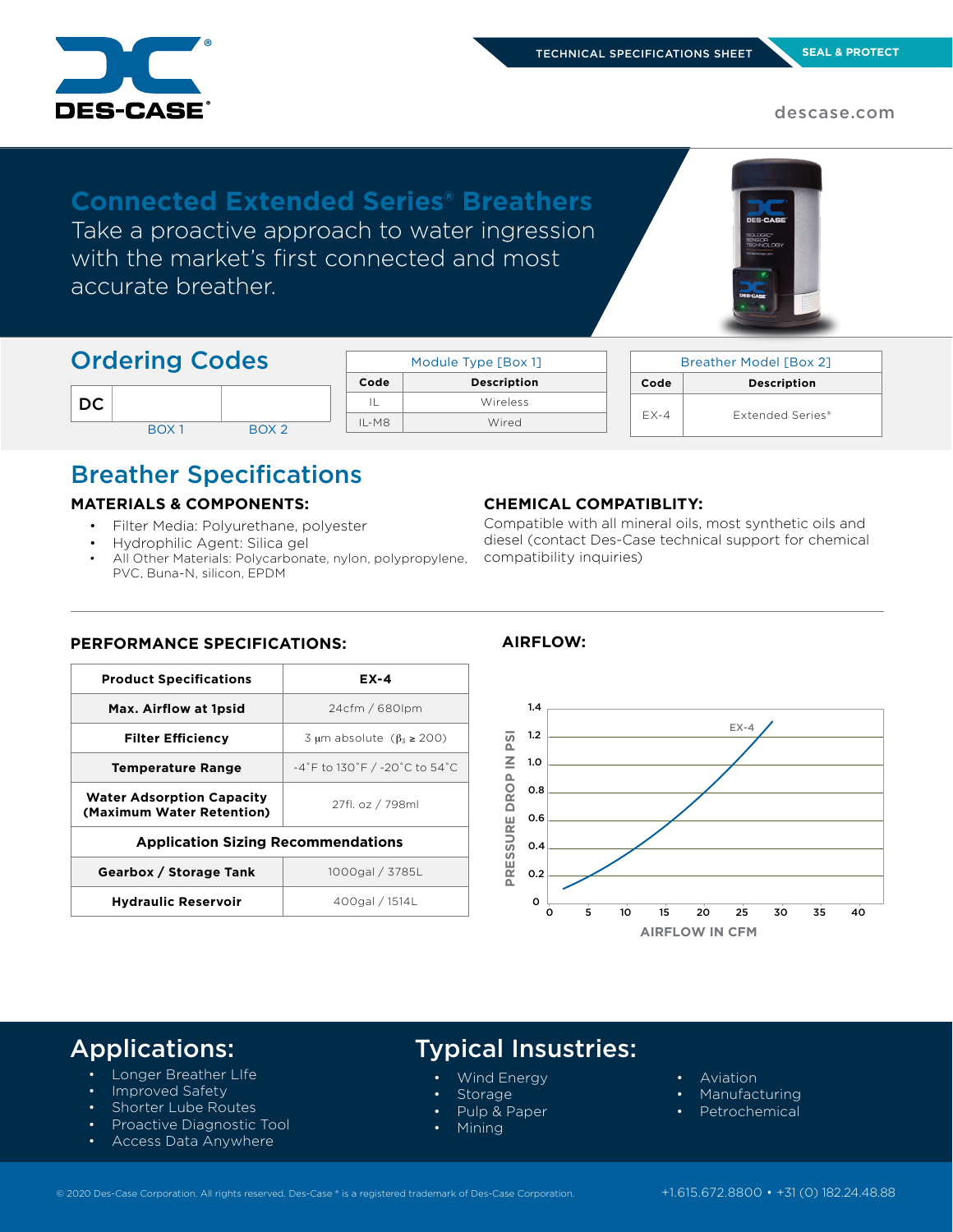

# Wireless Module

# **WIRELESS MODULE MATERIALS & COMPONENTS:**

- Casing: Polycarbonate, Steel (ball plunger)
- Cap: Thermoplastic elastomers (TPE), Steel (screws)
- Circuit Board: LED lights, FR4 Fiberglass
- Batteries: 1.5V alkaline AAA (Manganese Dioxide, Zinc, Potassium Hydroxide, Graphite)

# **MODULE BATTERY & POWER:**

- Supply Source: Three AAA Batteries (each rated 1.5 V DC, Max 1200 mAh)
- Supply Voltage: 4.5 V DC
- Operational Current Rating: 30 mA
- Life Expectancy: 2 years (use and temperature dependent)
- 

# **MODULE ENVIRONMENT:**

- Intended for indoor and outdoor use
- Altitude up to 5000 meters
- Maximum Relative Humidity: 100% at up to 54˚C (130˚F)
- Dustproof / Waterproof (IP66)
- Hazardous Ratings: Not rated for hazardous locations
- FCC, CE, Reach, RoHS

# **WIRELESS SYNCING:**

- 2.402 2.481 GHz Bluetooth 4.0 Low Energy
- 13.56 13.56 MHz RFID
- Communication Range: up to 100ft (30m) line of sight

# **DEVICE COMPATIBILITY:**

### Android

- Bluetooth 4.0 and higher
- Android OS 5.0 and higher

### Apple

• iOS 10.0 and higher

## **DATA STORAGE:**

- Data readings every 60 minutes
- Stores 365 days of hourly data points

# **APP DOWNLOAD:**





info@intribo.com • **intribo.com** • +420 273 160 601 INTRIBO s.r.o. | Saze ská 8 | 108 00 Praha 10 | Czech Republic

# **DC-IL-EX-4 DIMENSIONS**

Note: All dimensions are in inches/[mm]